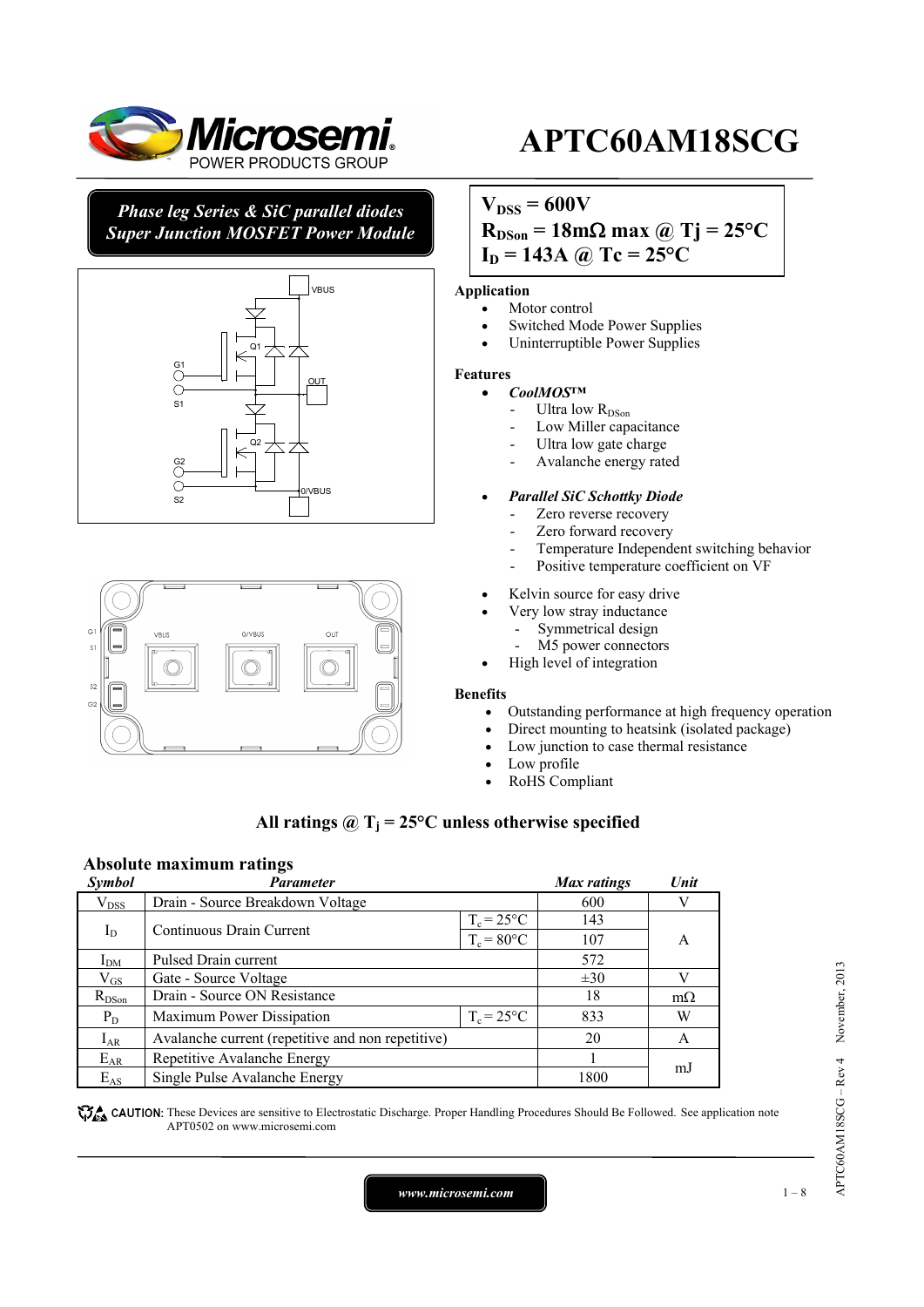

# **Electrical Characteristics**

|              | Symbol Characteristic           | <b>Test Conditions</b>              | Min | Tvn | <b>Max</b> | Unit      |
|--------------|---------------------------------|-------------------------------------|-----|-----|------------|-----------|
| $I_{DSS}$    | Zero Gate Voltage Drain Current | $V_{GS} = 0V$ , $V_{DS} = 600V$     |     |     | 100        | μA        |
| $R_{DS(on)}$ | Drain – Source on Resistance    | $V_{GS} = 10V$ , $I_D = 71.5A$      |     |     | 18         | $m\Omega$ |
| $V_{GS(th)}$ | Gate Threshold Voltage          | $V_{GS} = V_{DS}$ , $I_D = 4mA$     |     |     | 3.9        |           |
| $I_{GSS}$    | Gate – Source Leakage Current   | $V_{GS} = \pm 20 V$ , $V_{DS} = 0V$ |     |     | $\pm 400$  | nA        |

# **Dynamic Characteristics**

| <i><b>Symbol</b></i> | <i><b>Characteristic</b></i>        | <b>Test Conditions</b>                                                                                       | Min | $\mathcal{I}yp$ | <b>Max</b> | Unit               |
|----------------------|-------------------------------------|--------------------------------------------------------------------------------------------------------------|-----|-----------------|------------|--------------------|
| $C_{iss}$            | Input Capacitance                   | $V_{GS} = 0V$                                                                                                |     | 28              |            |                    |
| $C_{\rm oss}$        | <b>Output Capacitance</b>           | $V_{DS} = 25V$                                                                                               |     | 10.2            |            | nF                 |
| $C_{\rm rss}$        | Reverse Transfer Capacitance        | $f = 1MHz$                                                                                                   |     | 0.85            |            |                    |
| $Q_{g}$              | Total gate Charge                   | $V_{GS} = 10V$                                                                                               |     | 1036            |            | nC                 |
| $Q_{gs}$             | Gate – Source Charge                | $V_{Bus} = 300V$                                                                                             |     | 116             |            |                    |
| $Q_{gd}$             | Gate - Drain Charge                 | $I_D = 143A$                                                                                                 |     | 444             |            |                    |
| $T_{d(0n)}$          | Turn-on Delay Time                  | Inductive switching $\omega$ 125°C                                                                           |     | 21              |            |                    |
| $T_r$                | Rise Time                           | $V_{GS} = 15V$<br>$V_{Bus} = 400V$<br>$I_D = 143A$<br>$R_G = 1.2\Omega$                                      |     | 30              |            | ns                 |
| $T_{d(\text{off})}$  | Turn-off Delay Time                 |                                                                                                              |     | 283             |            |                    |
| $T_f$                | Fall Time                           |                                                                                                              |     | 84              |            |                    |
| Eon                  | Turn-on Switching Energy            | Inductive switching $\omega$ 25°C<br>$V_{GS} = 15V$ , $V_{Bus} = 400V$<br>$I_D$ = 143A, $R_G$ = 1.2 $\Omega$ |     | 1608            |            |                    |
| Eoff                 | Turn-off Switching Energy           |                                                                                                              |     | 3920            |            | μJ                 |
| Eon                  | Turn-on Switching Energy            | Inductive switching @ 125°C<br>$V_{GS} = 15V$ , $V_{Bus} = 400V$<br>$I_D$ = 143A, $R_G$ = 1.2 $\Omega$       |     | 2630            |            |                    |
| Eoff                 | Turn-off Switching Energy           |                                                                                                              |     | 4824            |            | $\mu$ J            |
| $R_{th,IC}$          | Junction to Case Thermal Resistance |                                                                                                              |     |                 | 0.15       | $\rm ^{\circ} C/W$ |

# **Series diode ratings and characteristics**

| <i>Symbol</i> | <b>Characteristic</b>                   | <b>Test Conditions</b>                                                           | Min                | $Typ$ | <b>Max</b> | Unit |                    |
|---------------|-----------------------------------------|----------------------------------------------------------------------------------|--------------------|-------|------------|------|--------------------|
| $\rm V_{RRM}$ | Maximum Peak Repetitive Reverse Voltage |                                                                                  |                    |       |            |      | V                  |
| $I_{\rm RM}$  | Maximum Reverse Leakage Current         | $V_R = 600V$                                                                     |                    |       |            | 150  | μA                 |
| $I_{\rm F}$   | DC Forward Current                      |                                                                                  | $Tc = 80^{\circ}C$ |       | 200        |      | A                  |
| $V_{F}$       |                                         | $I_F = 200A$<br>$V_{GE} = 0V$                                                    | $T_i = 25$ °C      |       | 1.6        | 2    | V                  |
|               | Diode Forward Voltage                   |                                                                                  | $T_i = 150$ °C     |       | 1.5        |      |                    |
|               |                                         |                                                                                  | $T_i = 25$ °C      |       | 125        |      |                    |
| $t_{rr}$      | Reverse Recovery Time                   |                                                                                  | $T_i = 150$ °C     |       | 220        |      | ns                 |
|               |                                         | $I_F = 200A$<br>$V_R = 300V$<br>Reverse Recovery Charge<br>$di/dt = 2800A/\mu s$ | $T_i = 25$ °C      |       | 9.4        |      |                    |
| $Q_{rr}$      |                                         |                                                                                  | $T_i = 150$ °C     |       | 19.8       |      | μC                 |
| $E_r$         | Reverse Recovery Energy                 |                                                                                  | $T_i = 25$ °C      |       | 2.2        |      | mJ                 |
|               |                                         |                                                                                  | $T_i = 150$ °C     |       | 4.8        |      |                    |
| $R_{thJC}$    | Junction to Case Thermal Resistance     |                                                                                  |                    |       |            | 0.39 | $\rm ^{\circ} C/W$ |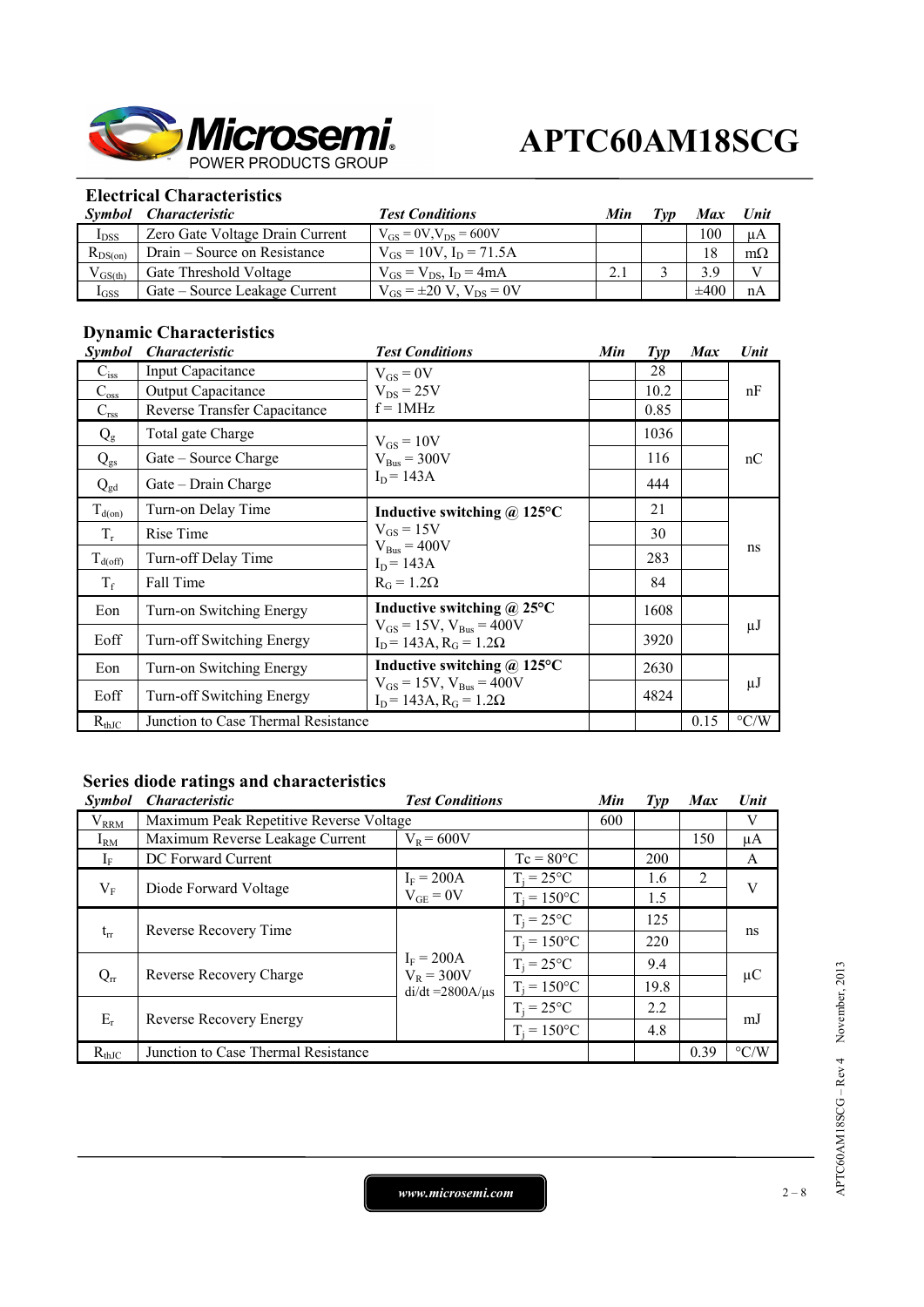

# **Parallel diode ratings and characteristics**

| <i>Symbol</i> | <b>Characteristic</b>                   | <b>Test Conditions</b>                                 | Min                             | $\mathcal{I}yp$ | <b>Max</b> | Unit |                    |
|---------------|-----------------------------------------|--------------------------------------------------------|---------------------------------|-----------------|------------|------|--------------------|
| $V_{RRM}$     | Maximum Peak Repetitive Reverse Voltage |                                                        |                                 | 600             |            |      | V                  |
| $I_{RM}$      | Maximum Reverse Leakage Current         | $V_R = 600V$                                           | $T_i = 25^{\circ}C$             |                 | 400        | 1600 | μA                 |
| $I_F$         | DC Forward Current                      |                                                        | $T_i = 175$ °C<br>$Tc = 125$ °C |                 | 800<br>80  | 8000 | A                  |
|               |                                         |                                                        |                                 |                 |            |      |                    |
|               | Diode Forward Voltage                   | $I_F = 80A$                                            | $T_i = 25$ °C                   |                 | 1.6        | 1.8  | V                  |
| $V_{F}$       |                                         |                                                        | $T_i = 175$ °C                  |                 | 2.0        | 2.4  |                    |
| $Q_{C}$       | <b>Total Capacitive Charge</b>          | $I_F = 80A$ , $V_R = 600V$<br>$di/dt = 2000A/\mu s$    |                                 |                 | 224        |      | nC                 |
|               |                                         | $f = 1$ MHz, $V_R = 200V$<br>$f = 1$ MHz, $V_R = 400V$ |                                 | 520             |            |      |                    |
| Q             | Total Capacitance                       |                                                        |                                 |                 | 400        |      | pF                 |
| $R_{thJC}$    | Junction to Case Thermal Resistance     |                                                        |                                 |                 |            | 0.35 | $\rm ^{\circ}$ C/W |

# **Thermal and package characteristics**

| <b>Symbol</b> | <i><b>Characteristic</b></i>                                     |                         |                |                 | <b>Max</b> | Unit |  |
|---------------|------------------------------------------------------------------|-------------------------|----------------|-----------------|------------|------|--|
| $V_{ISOL}$    | RMS Isolation Voltage, any terminal to case $t = 1$ min, 50/60Hz |                         |                |                 |            |      |  |
| $T_{\rm J}$   |                                                                  | Parallel diode          |                | $-40$           | 175        |      |  |
|               | Operating junction temperature range                             | Series diode & CoolMOS™ |                | $-40$           | 150        |      |  |
| $T_{\rm JOP}$ | Recommended junction temperature under switching conditions      | $-40$                   | $T_1$ max -25  | $\rm ^{\circ}C$ |            |      |  |
| $T_{STG}$     | Storage Temperature Range                                        | $-40$                   | 125            |                 |            |      |  |
| $T_{\rm C}$   | <b>Operating Case Temperature</b>                                | $-40$                   | 100            |                 |            |      |  |
| Torque        | Mounting torque                                                  | To heatsink             | M6             |                 |            | N.m  |  |
|               |                                                                  | For terminals           | M <sub>5</sub> |                 | 3.5        |      |  |
| Wt            | Package Weight                                                   |                         |                |                 | 300        | g    |  |

# **SP6 Package outline** (dimensions in mm)



See application note APT0601 - Mounting Instructions for SP6 Power Modules on www.microsemi.com

*www.microsemi.com* 1 3 – 8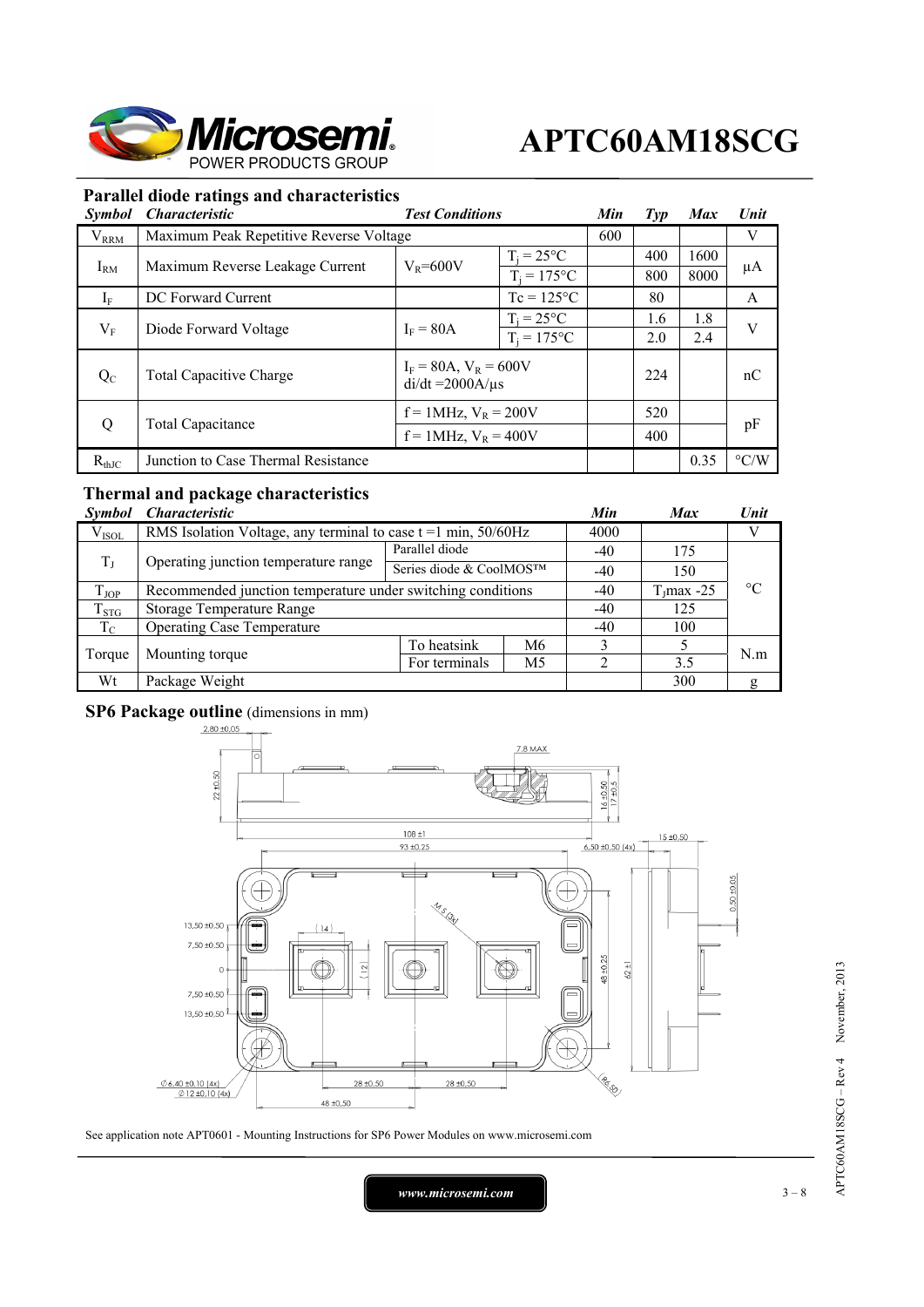

# **Typical CoolMOS Performance Curve**



*www.microsemi.com* 1 – 8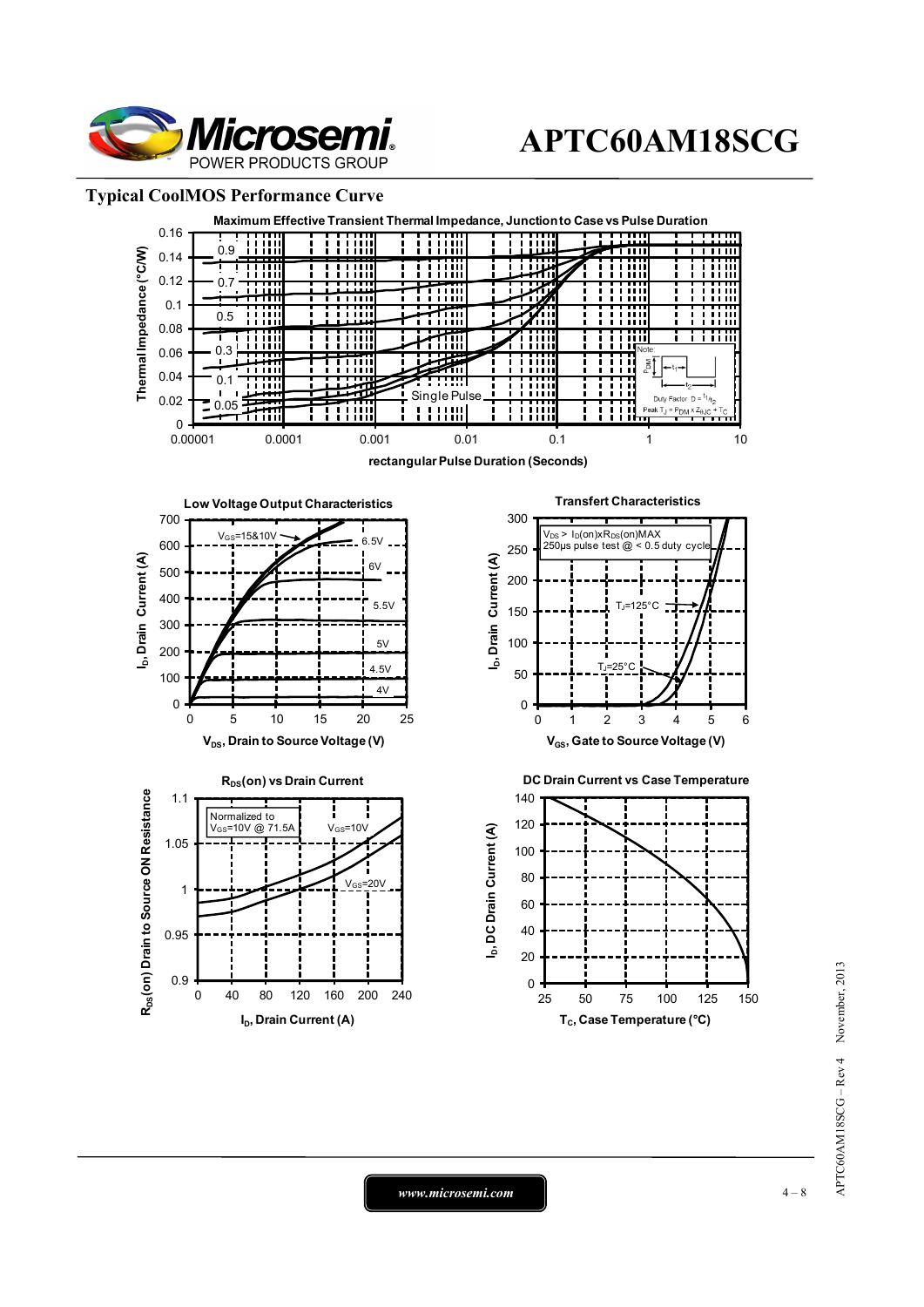



0 10 20 30 40 50

 $V_{DS}$ , Drain to Source Voltage (V)

10

100

# **APTC60AM18SCG**



# APTC60AM18SCG - Rev 4 November, 2013 APTC60AM18SCG – Rev 4 November, 2013

*www.microsemi.com* 15 – 8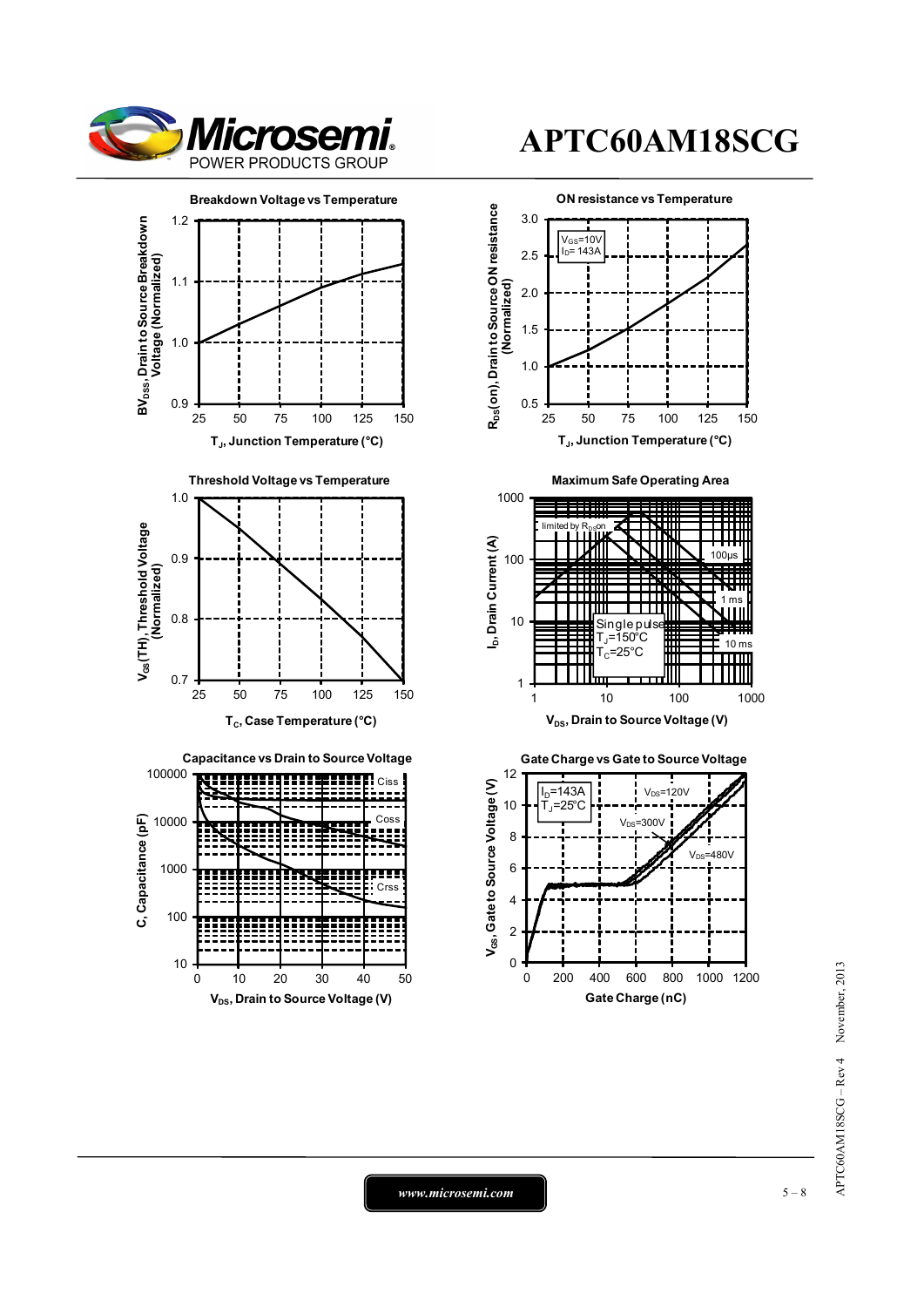











**Switching Energy vs Gate Resistance**



*www.microsemi.com* **6 – 8**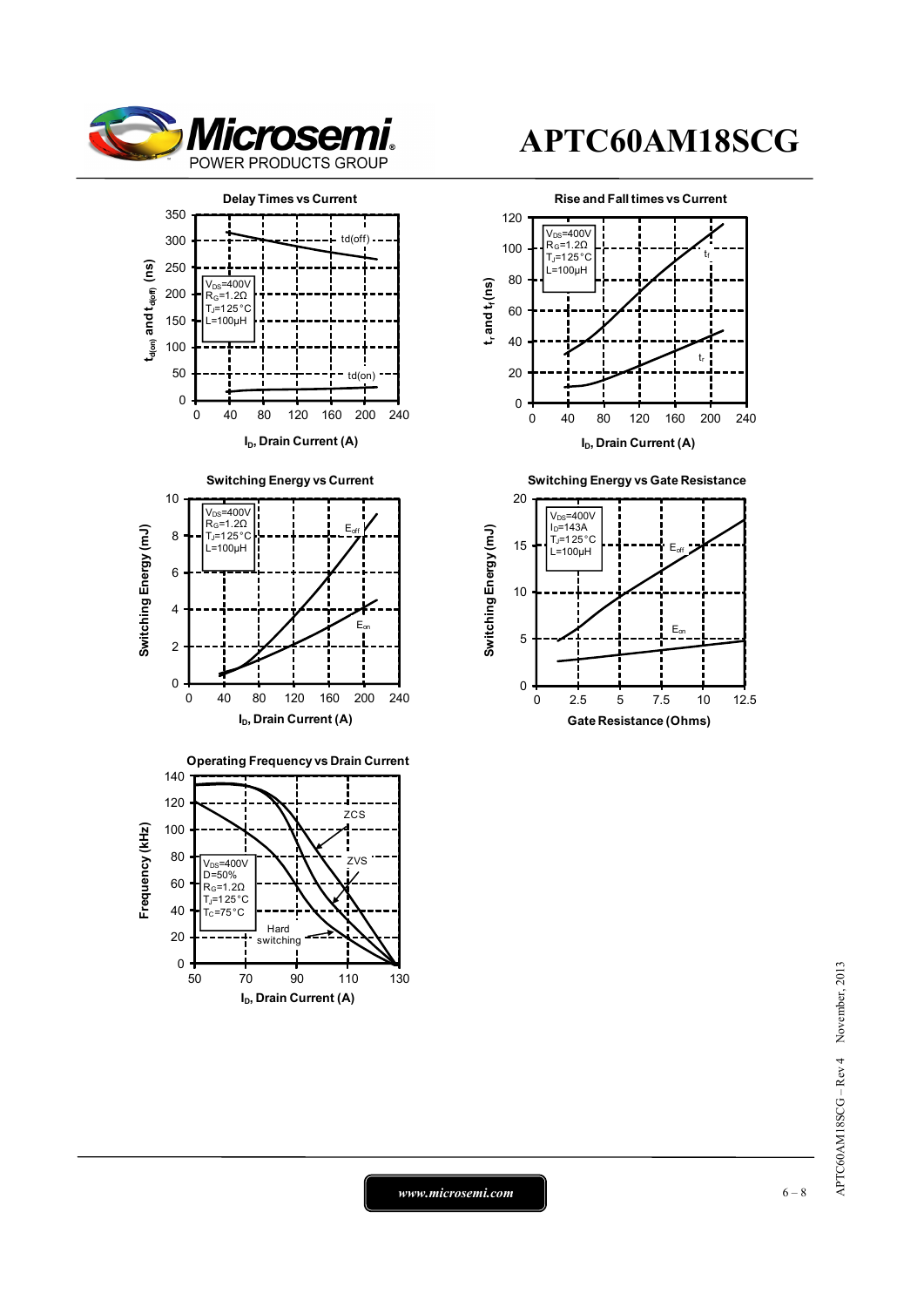

# **Typical SiC Diode Performance Curve**



**"COOLMOS™ comprise a new family of transistors developed by Infineon Technologies AG. "COOLMOS" is a trademark of Infineon Technologies AG".** 

*www.microsemi.com* 7 – 8